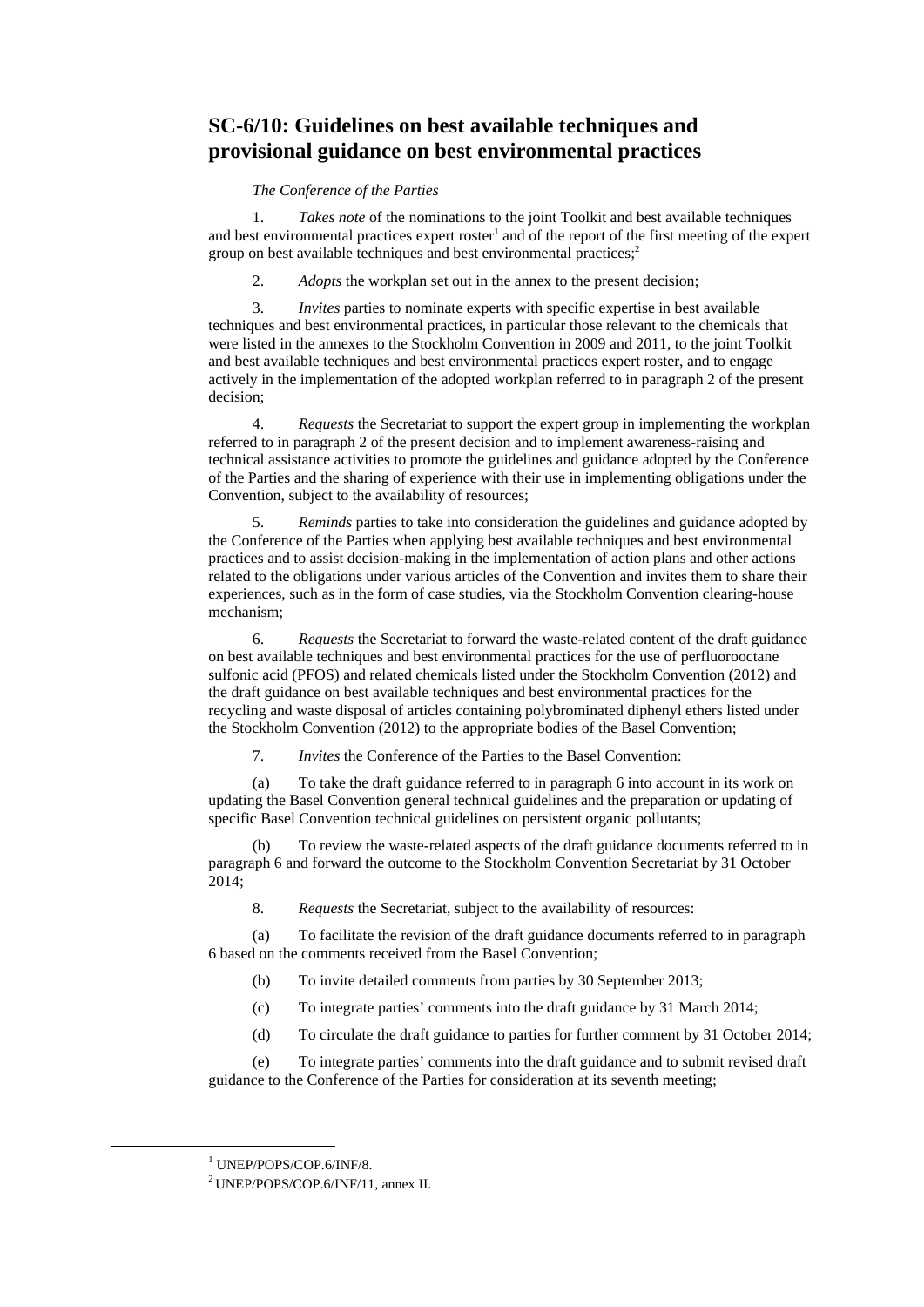9. *Invites* parties and others in a position to do so to fund activities aimed at enhancing the understanding and implementation of the guidelines and guidance;

10. *Invites* experts of the Basel Convention to participate in the work to assess technologies for the destruction and irreversible transformation of persistent organic pollutants,<sup>3</sup> taking into consideration existing guidance (e.g., technical guidelines under the Basel Convention).

**Annex to decision SC-6/10** 

#### **Workplan for the review and updating of the guidelines on best available techniques and provisional guidance on best environmental practices**

### **Introduction**

1. Considerable time, efforts and funds were invested in the development of the Guidelines on Best Available Techniques and Provisional Guidance on Best Environmental Practices relevant to Article 5 and Annex C of the Stockholm Convention (Guidelines on BAT and BEP relevant to Article 5, Annex C). These guidelines have been, and continue to be, a useful and informative document, and do not require major revision. The expert group will thus focus its work on necessary updates and additions of relevant new information, as well as harmonization with outputs of other relevant processes such as the work under the European Commission on the reference documents on best available techniques (BREFs), in an efficient and cost-effective manner.

2. Further proposed activities relate to aspects of best available techniques and best environmental practices other than those relevant to Article 5, Annex C, of the Stockholm Convention, as required in paragraph 3 of decision SC-5/12.

## **Areas of work**

### **I. Guidelines on BAT and BEP relevant to Article 5, Annex C**

3. With regard to the guidelines on BAT and BEP relevant to Article 5, Annex C, the expert group will:

(a) Collect and evaluate new information from parties and others, in particular recently updated BREFs and national documents on best available techniques and best environmental practices, and supplement/update the guidelines as appropriate;

(b) Include new information that became available through the Toolkit revision process;

(c) Confirm the applicability of the existing guidance for pentachlorobenzene and confirm whether polychlorinated dibenzo-*p*-dioxins and dibenzofurans mitigation measures address pentachlorobenzene as well;

(d) Incorporate as appropriate available new information on areas of concern identified by parties, including brick kilns, charcoal production, artisanal metal production, primary iron and steel production (other than sinter plants), galvanizing, quarantine waste incineration at borders, waste oil disposal and reuse, landfill gas and leachate management.

## **II. Guidance on BAT and BEP relevant to the newly listed persistent organic pollutants**

4. With regard to guidance on BAT and BEP relevant to the persistent organic pollutants newly listed in the annexes to the Convention the expert group will:

(a) Appraise the draft guidance on best available techniques and best environmental practices for recycling and waste disposal of articles containing polybrominated diphenyl ethers listed in the Stockholm Convention, for the production and use of perfluorooctane sulfonic acid and related chemicals listed under the Stockholm Convention<sup>4</sup> developed in the framework of

 <sup>3</sup>  $3$  See paragraph 10 of the work plan in the annex to decision SC-6/10.

 $4$  UNEP/POPS/COP 6/15